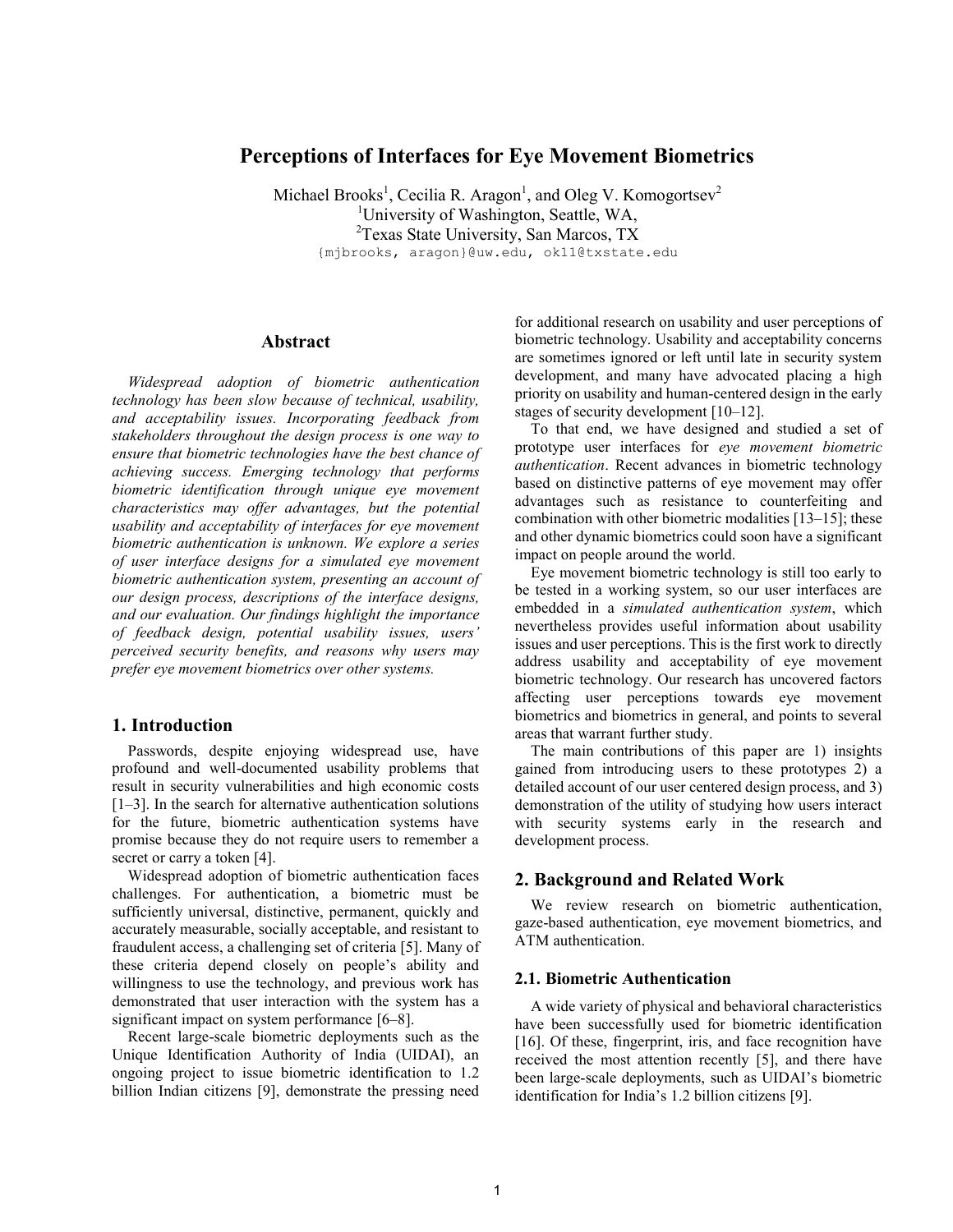However, there are significant barriers to widespread adoption of biometric authentication technology, including usability and accessibility. The ways in which people interact with a biometric system can shape the overall security and performance of the system [6], [7], [17]. For many people, biometric technologies also raise privacy concerns. For example, in some cases biometrics may allow for the possibility of covert identification and data misuse by governments and other organizations [10], [18]. Designers of biometric systems must consider the social and cultural acceptability of their technologies.

Evaluation of biometric systems commonly measures effectiveness in terms of false acceptance and false rejection rates; much more work is needed that attends to usability, user satisfaction, and acceptability [19].

### **2.2. Eye Movement Biometrics**

To our knowledge, the potential of eye movement as a biometric identification technique was first demonstrated by Kasprowski and Ober [20]. This technique uses an eye tracker to record samples of the user's gaze trajectory over a period of time while the user observes a visual stimulus. Research has focused on decreasing the recognition error rate by developing salient features of gaze data and evaluating classification algorithms for distinguishing individuals [13], [14], [21–23]. Although recognition error rates for this technology remain high, recent progress has been promising.

Bednarik et al. found that the dynamics of pupil size were the most promising feature of those tested, with a correct identification rate of around 60% in their study population of 12 [23]. Komogortsev et al. explored a different approach to using eye movement for identification that is based on the unique eye globe muscle parameters, or oculomotor plant, of each individual. Their algorithm uses eye movement data to determine characteristics of the oculomotor plant, such as elasticity, length tension, force velocity, and active tension. A recent evaluation of these techniques with a group of 59 individuals achieved a half total error rate of 19% [14]. These studies found that eye movements can be leveraged to identify individuals; we present a complementary user-focused perspective.

# **2.3. Authentication at ATMs**

The usefulness and validity of feedback obtained from usability studies often increases as the context, scenario, and system become more realistic, convincing, and relatable. Therefore, although eye movement biometrics may have wide applicability, in this work we focus on authentication at ATMs (Automated Teller Machines). ATMs provide a use case that study participants can easily relate to: we expected most people to be familiar with using ATMs, and to readily understand the security issues around ATMs. Prior studies on biometric technologies at ATMs emphasized testing with functional prototypes for getting realistic user perceptions [24]. Therefore, our methodology relies on prototype-based studies at various levels of fidelity. Of course, our goal was not to develop an authentication solution meeting the specific requirements inherent to public authentication [25], so we explored interface designs that provided useful insights about eye movement biometrics in general.

# **3. Prototype Design**

Our process for designing user interfaces for an eye movement biometric authentication system involved two stages of prototype development and feedback, converging on a working prototype.

We began by defining the overall flow of the eye movement authentication process. ATM use begins with a Welcome message. After inserting a bank card (effectively claiming an identity), the Calibration step begins, where the eye tracker is calibrated to the user. In the Verification step, the system collects eye movement data for recognition. Finally, the user is either authorized or denied. While all of these steps are important to providing an authentication experience, the Verification step involves the most important design problems for this research; therefore, our efforts focused on the Verification step.

The technical requirements for the verification interface are still in flux as the technology matures, but Holland  $\&$ Komogortsev have found that the specific visual stimulus used to collect gaze data has only a small effect on biometric recognition accuracy [26]. Nevertheless, the overall interface including the visual stimulus has an impact on usability and acceptability.

Below we discuss the evolution of our designs for the verification interface from low fidelity prototypes to an interactive software prototype.

# **3.1. Low Fidelity Prototypes**

Out of a large collection of initial ideas for verification interface designs, we selected three designs with promising usability. One version included a basic QWERTY onscreen keyboard, with which the user "eye-types" their name, using gaze to activate the keys. The second version showed the letters of the user's first name arranged in a 9-point grid pattern. The user gazes at each of the 9 letters one-by-one. In the third version, the user also enters their name, but here the alphabet was presented on a vertically scrolling bar from which letters are selected using gaze. The designs used a dwell-time mechanism to activate interface elements [27], [28].

Usability studies conducted with prototypes made of paper can uncover design flaws before an expensive working prototype is built [29]. We created prototypes from paper and cardboard for each of the three verification interface designs and conducted an exploratory usability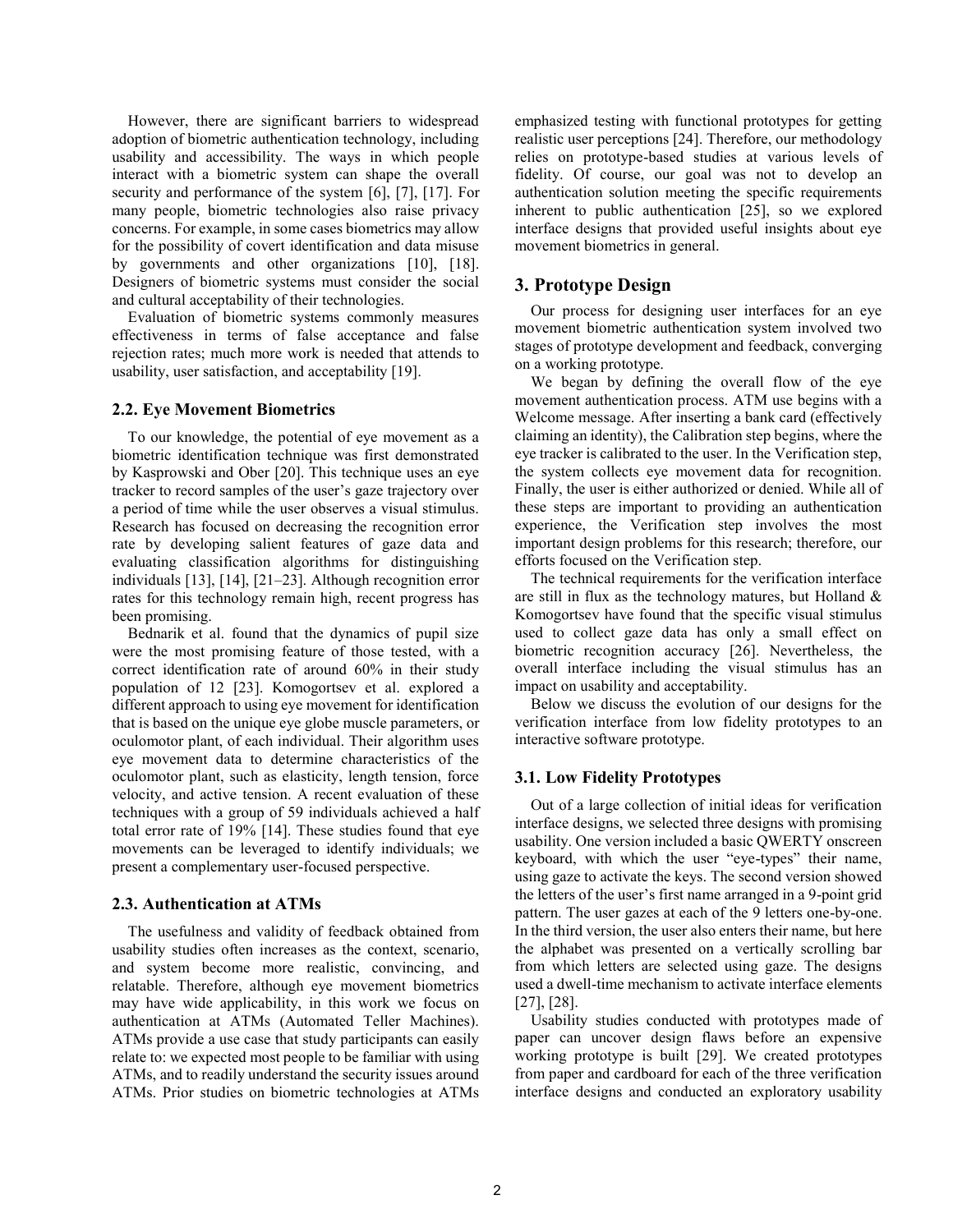study with 9 participants. Participants were mostly students and staff recruited from technology- and engineering-focused departments at our university. Participants were asked to authenticate and complete cash withdrawals using the paper ATM, with each of the three different verification interface designs. We used a concurrent think-aloud protocol and semi-structured interview to discover usability issues and understand user preferences [29].

From this study we learned that the vertically scrolling alphabet selector was too unfamiliar and difficult to control for most participants, so we removed it from future iterations. Participants stressed the importance of speed, so we reduced the number of distinct screens in the authentication process by simplifying on-screen instructions and integrating them into the interfaces where they were required. Participants were concerned about their ability to comfortably control the interface using their gaze, so we put effort into providing clear visual feedback, which is known to be important in interfaces using gaze interaction [30].

### **3.2. High Fidelity Prototypes**

We developed a high fidelity software prototype in C# to run on a Windows PC connected to a Tobii X120 eye tracker, which records gaze data at 120 Hz (Figure 1).

As we refined the working prototype, we added carefully tuned visual feedback such as a red dot that smoothly follows the user's gaze and animations that make gaze-based button activation easy and predictable. We also created several new alternative designs. Once the software was testable, we brought 8 more participants into the lab to try out 5 different verification stimulus designs. Participants were again asked to withdraw money from the ATM while thinking aloud. After going through all of the prototypes, we asked follow-up questions to understand problems encountered.

Out of the five designs that we tested, one interface in particular emerged as a good balance of both usability and perceived security for most participants (this was the basis for the *Targeting* design, described later and shown in Figure 2). We included this design in the final prototype and added one new design, where the user reads a selection of text to provide eye movement data, as described in [31].

# **3.3. Final Prototype Interface Design**

The prototype resembles a typical ATM interface featuring a central display screen surrounded by a plastic housing, a dark blue screen background, and white text and interface elements for reading ease. Below the screen is a bank card slot. Other physical components such as a cash dispenser, deposit receptacle, receipt printer, or physical keypad, were omitted.

Users first see the welcome screen with instructions to



Figure 1: The high fidelity prototype, showing a welcome screen. The eye tracker is below the monitor.

insert a bank card. The system verifies that the user's eyes are visible by recording a small number of gaze samples. If the eyes are outside a preset acceptable region or untracked, then a positioning screen appears (similar to the built-in Tobii eye tracker head positioning interface). Instructions may appear to move closer or away.

Next, the system runs a 5-dot calibration procedure. The results of the calibration are collected *via* the Tobii SDK: if less than 80% of the calibration samples were usable, or if the samples were too far from the expected calibration targets, an error screen appears showing the head positioning widget. Following calibration, the verification screen appears with a visual stimulus, such as the onscreen keyboard or typing pad, while gaze data is recorded for authentication.

We developed two different variants of the stimulus, *Targeting* and *Reading*, described below. If the percentage of valid samples collected is below 80%, another error screen appears. The user may attempt the authentication again, or choose to recalibrate. Following collection of gaze data, a "Verifying…" message and progress bar appear for 1-2 seconds, giving the appearance of processing the authentication (although in fact the decision is preset by the study moderator). If the user is not recognized, then an error screen appears that allows another attempt.

### **3.4. Interface Variations**

In the *Targeting* variant of the verification stimulus, the system displays the message "Gaze at the highlighted circle" and displays a grid of nine circles (Figure 2). Each circle contains a small "plus" icon to help center the user's gaze. All of the circles are shaded except for one, which is highlighted. A small red dot on the screen follows the user's gaze. When the red dot enters the highlighted circle, the circle begins to fade to green, and the white border of the circle thickens slightly. After 0.5 seconds, the button flashes white, and fades, having been activated. Another circle becomes highlighted, and the process repeats. Each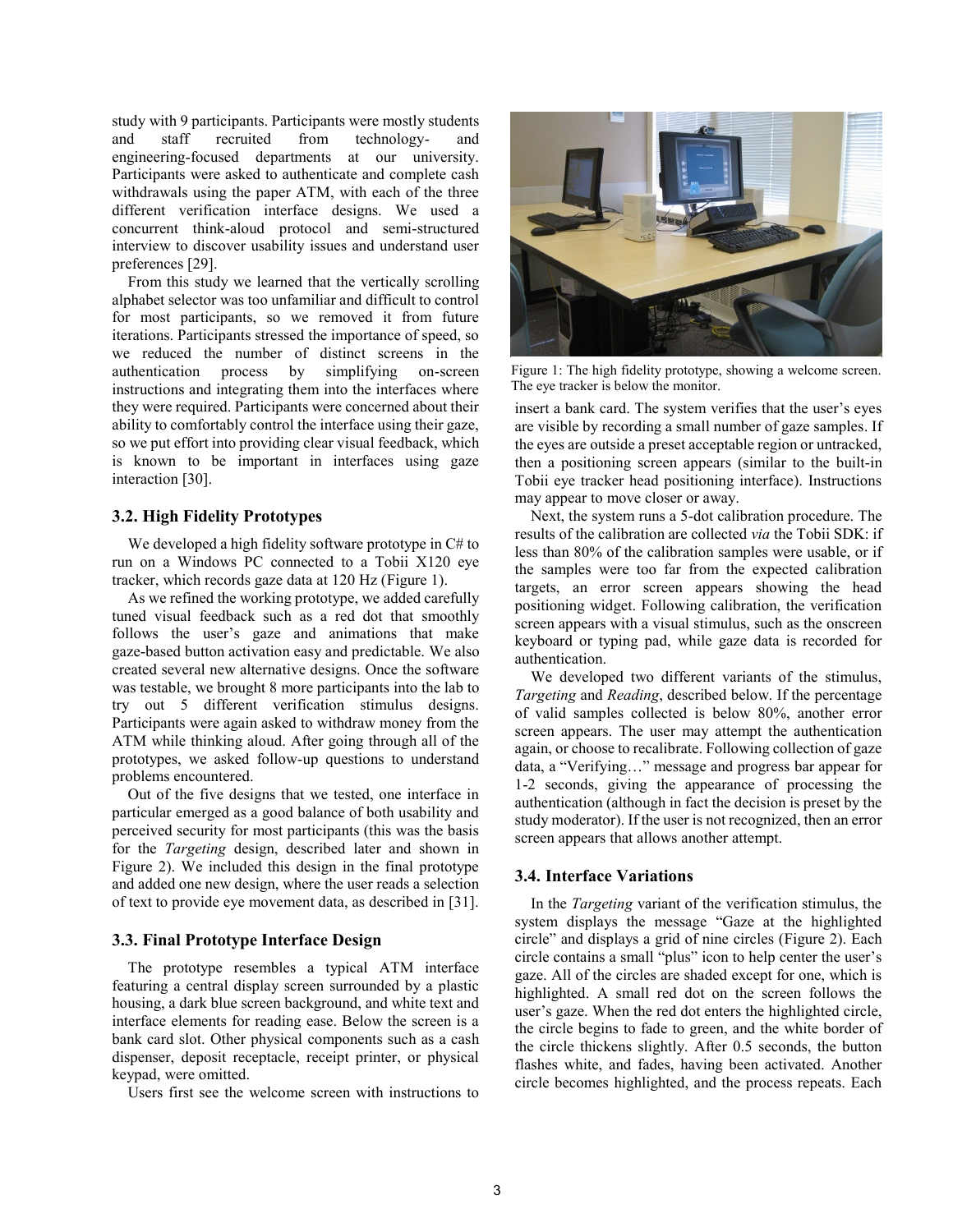circle must be activated once, in a random sequence, to complete verification.

In the *Reading* variant, the system displays "Read the following text" and then shows a selection of text. To the left of the text is a vertical "progress bar" that begins close to the top of the screen. As the user reads, the system detects where the user's gaze is located in the text and smoothly advances the bar to a matching position. Once the bar approaches the bottom of the text, it becomes solid white and a "Finished Reading" button becomes available in the lower right corner of the screen. Once the button has appeared, the user may click the button to finish.

The text displayed was selected from Lewis Carroll's "The Hunting of the Snark." We selected this text because it is difficult and nonsensical, requiring careful reading [31]. The poem is also long enough to show different selections each time a participant uses the prototype.

In order to provide a familiar point of reference for comparing the eye tracking authentication processes, we also created a traditional PIN-based authentication variant that *does not use eye tracking*. The participant uses the mouse to type their previously provided PIN on a 10-digit on-screen keypad. Although a direct comparison in performance between this variant and the biometric variants is not our intention – it is clear that PIN authentication is currently faster and simpler than eye movement biometric authentication – this baseline may help contextualize the results.

# **4. Evaluation**

We conducted a lab study to investigate the efficiency, ease of use, and perceived security of our user interfaces for eye movement biometric security systems. Participants were asked to authenticate at the ATM and withdraw money. Our measures focused on how long people took to complete the task, how often system events like recalibration or repositioning occurred, and people's perceptions about the system's usability and security.

### **4.1. Experiment Design and Procedure**

We compared the Tracking, Reading, and PIN interfaces in a within-subjects experiment. Participants completed 8 authentication attempts (trials) in a row on each of the three prototypes. We counter-balanced the order of the interfaces to mitigate learning effects.

Before each new interface, the test facilitator explained the authentication procedure, asking participants to imagine that the ATM they were using was operated by their bank. Participants were allowed to believe that the variants using eye tracking would genuinely be authenticating them, although they were actually configured to automatically grant access on every trial except for the  $5<sup>th</sup>$  trial, when the system would deny access. Our hope was that this deception would result in more



Figure 2: Targeting verification stimulus. A red dot follows the user's gaze as they activate each circle.

genuine experience and realistic reporting of frustration.

After the first trial for each interface, participants filled out a questionnaire designed to measure first impressions, with four items asking about difficulty, confusion, frustration, and enjoyment. Next, the participants completed 7 more trials. After the last trial, there was a second questionnaire that included the same questions as the first one, but added questions about perceived security, invasiveness, and privacy concerns.

Once all three authentication variants had been tested, participants completed a worksheet where they could rank the three authentication designs from 1 (best) to 3 (worst) with respect to Ease of Use, Security, and Overall Preference. After completing the survey, participants were interviewed about the reasons behind their rankings.

Concluding the session, the facilitator debriefed participants, explaining that the authentication systems that had appeared to identify them on the basis of their eye movements had actually been rigged to always grant access except on the  $5<sup>th</sup>$  trial.

In addition to the two questionnaires and the ranking worksheet that participants completed, the prototype was instrumented to record system events, including overall task duration, the duration of each calibration and verification, and occurrences of error screens.

### **4.2. Participants**

We recruited 22 participants through emails to university department mailing lists and word-of-mouth; 17 were students (13 undergraduates). Most said that they had some professional experience or interest in technology. Participant ages ranged from 17 to 36, with a mean of 26. Gender was unevenly distributed (16 male, 6 female). Although most types of corrective lenses did not appear to significantly interfere with eye tracking, 7 participants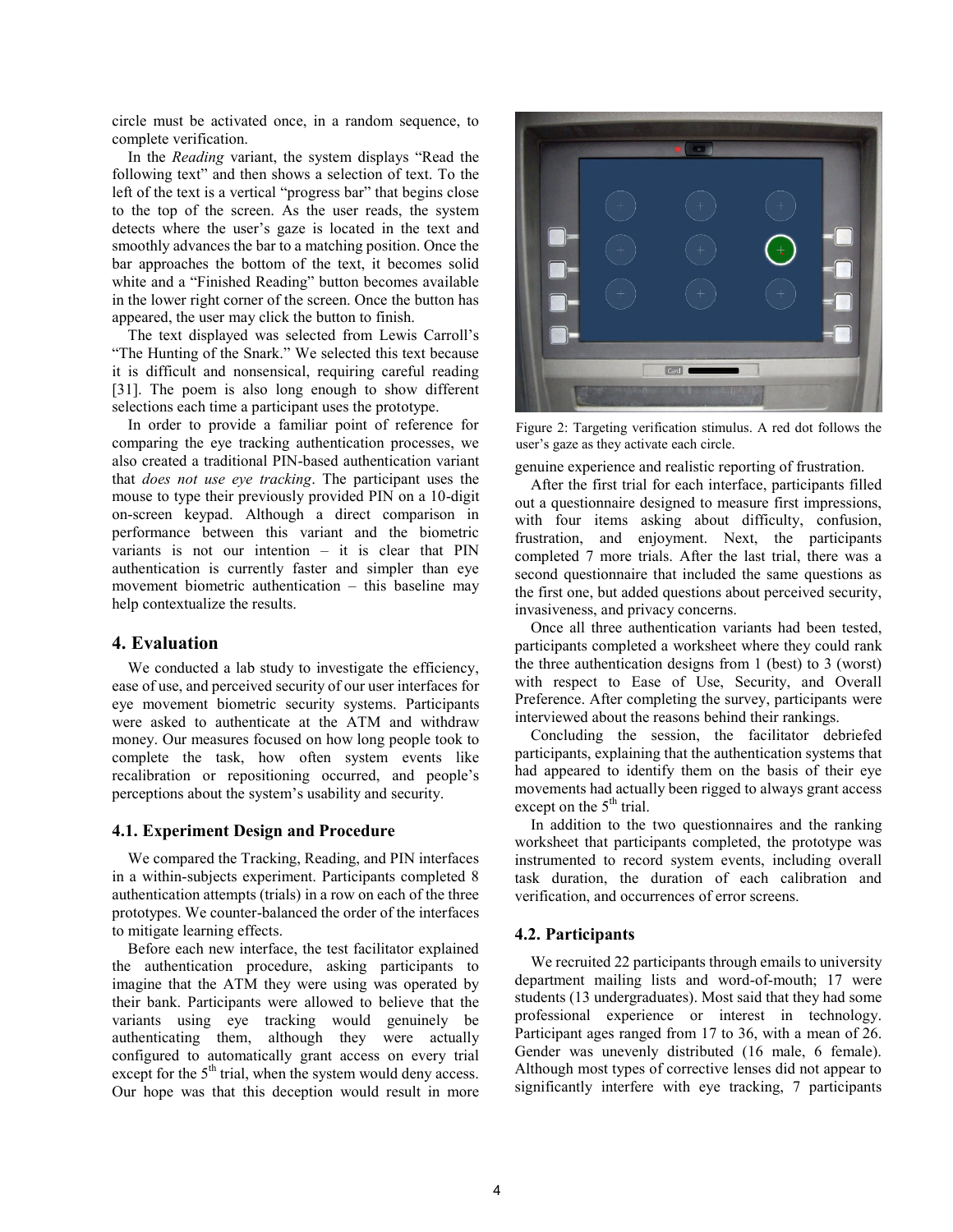

Figure 3: A breakdown of mean time spent during authentication on the three ATMs.

wore glasses and 2 wore contact lenses. Eight of the participants had previously seen or used an eye tracker.

Three of the 22 participants had been involved with earlier prototyping exercises. Prior experience with the research may have influenced these participants' reactions to the system, but their data was still useful – outside of the lab, users bring a variety of unpredictable backgrounds, skills, and interest levels to their interaction with biometrics. Additionally, the interface had changed significantly since earlier versions of the system; these 3 participants experienced the same kinds of usability issues as other participants.

### **5. Results**

Below we provide quantitative and qualitative results from the usability evaluation, including task completion and errors, authentication time, ease of use, and perceived security and acceptability.

#### **5.1. Authentication Time**

The time taken to use the prototype showed a pronounced difference between eye tracking authentication and the traditional PIN system. In creating the prototype, we made many design decisions that affected the authentication time, based on reasonable assumptions about the data and processing requirements of eye movement biometric technology. Of course, these assumptions may be inaccurate. For example, the decision to use 3 stanzas of poetry in the Reading prototype and 9 targets in the Targeting prototype both have an impact on the time required to authenticate.

The timing results are not intended to be a demonstration that the system is, or is not, fast enough to be usable, but rather to provide a ballpark figure for how long the prototype takes to use given the design decisions that we made. It is also important to consider the effects that overhead processes such as head positioning, eye tracker calibration, and errors have on the total time, and how these might be reduced, as in [32]. The comparison with a PIN variant serves to provide a commonly-understood baseline for interpreting the timing of the other variants.

We analyzed timing *via* a mixed-effects model analysis of variance, taking *Interface* and *Trial* as repeated measures, while *Participant* was modeled as a random effect because the levels of this factor were drawn randomly from a population. While the denominator degrees of freedom are higher for this type of analysis, statistical significance is no easier to achieve because wider confidence intervals are used [33]. There was a significant difference in the total times  $(F(2,105.6)=2608.5, p <$ 0.001). Users took an average of  $4.7 \pm 2.4$  seconds to authenticate with a PIN,  $39 \pm 13$  seconds with the Targeting prototype, and  $53 \pm 21$  seconds with the Reading prototype.

Figure 3 shows the breakdown of how this time was spent in different parts of the process. The PIN design contained no steps aside from verification, but the other two ATMs included time for positioning and calibration. There was no significant difference in the time spent on *positioning* or on *calibration* between the two eye tracking variants, as expected. Calibration took an average of  $11 \pm$ 2.8 seconds while positioning took  $1.5 \pm 4.8$  seconds. Verification on the Targeting prototype took an average of  $14 \pm 9$  seconds, while on the Reading prototype, verification took  $28 \pm 15$  seconds. This difference was significant (F(1, 92.3) = 882.109,  $p \le 0.001$ ). The remaining time (*Other*, in Figure 3) was spent on error screens and transitions, and was not significantly different between the two eye tracking ATMs.

#### **5.2. Perceived Security and Acceptability**

Participants answered a set of scale questions about each verification stimulus: confidence in the ATM's security, how personally invasive using the ATM felt, concern that their data could be misused, and risk of covert identification. Perhaps because the questions asked about abstract, unfamiliar concepts, or because each interface was rated in isolation, there were no significant differences detected between the three designs.

<span id="page-4-0"></span>Table 1: Number of users who assigned each rank to the three designs for Ease of use, Security, and Preference. 1<sup>st</sup> place is best,  $3<sup>rd</sup>$  is worst.

|                       |                 | PIN | Targeting      | Reading        |
|-----------------------|-----------------|-----|----------------|----------------|
|                       | 1 <sup>st</sup> | 21  | $\mathfrak{D}$ | $\mathfrak{D}$ |
| <b>Ease of use</b>    | 2 <sub>nd</sub> |     | 16             |                |
|                       | 3 <sup>rd</sup> |     |                | 16             |
| <b>Security</b>       | 1 <sup>st</sup> | 6   | 11             | 10             |
|                       | 2 <sup>nd</sup> | 6   | 10             | 8              |
|                       | 3 <sup>rd</sup> | 10  |                |                |
| Overall<br>Preference | 1 <sup>st</sup> | 6   | 12             | 6              |
|                       | 2 <sup>nd</sup> | 12  | 6              |                |
|                       | $3^{\text{rd}}$ |     |                | 13             |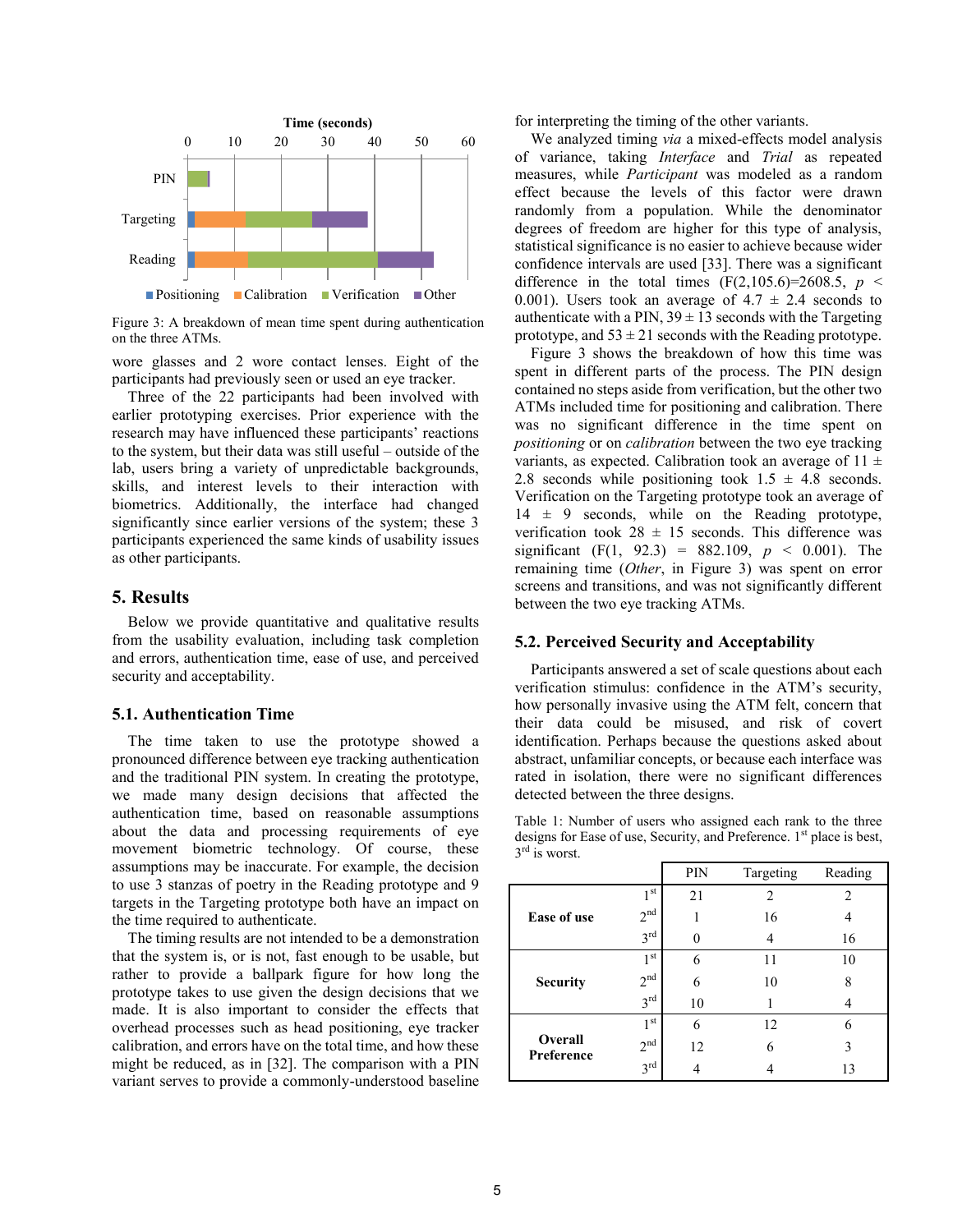After having seen all of the interfaces, participants comparatively ranked the Security of the three designs. These rankings were significantly different according to a Friedman test  $(\chi^2(2) = 6.026, p = 0.049)$ . Participants ranked the two eye tracking variants higher for security than the PIN variant, but differences between each pair were not significant in a post hoc analysis using Wilcoxon Signed Ranks tests. The breakdown of rankings for Security is shown in Table 1.

When asked to explain their rankings for security, several participants said that they were unsure how to answer the question because they didn't really understand how the eye tracking biometric system worked. Many said that they ranked the security of the Targeting and Reading designs highly because they were confident that a biometric technology could be stronger than a PIN. Not everyone felt this way – one participant said that because of the recognition error, he wasn't confident in the reliability of the mapping between his biometric data and his identity: "my gaze print is not the only gaze print I have." Participants granted biometrics an assumed security advantage over PINs, but for some this confidence quickly eroded when the biometric failed to identify them reliably.

Most of the participants did not find PINs to be trustworthy and gave reasons such as the risk of shoulder surfing. Of those that did prefer the PIN for Security, some cited its familiarity. One person preferred the PIN because, unlike a biometric, it could be unique for each service that a user is registered with, reflecting a commonly cited privacy concern with biometric technologies. Several users who gave the PIN interface a low security rank also commented that because the ATM screen displayed the key pad on the screen, they felt the PIN could be more easily stolen by observers. Perhaps if the interface had used a hardware keypad for PIN entry, the PIN interface would have received higher scores on Security.

### **5.3. Ease of Use**

We assessed ease of use through a questionnaire with 5-point scales measuring difficulty, confusion, frustration, and enjoyment. Among the three designs, Friedman tests found the ratings to be significantly different in all four areas ( $p \le 0.018$ ). We tested for pairwise differences using post hoc Wilcoxon Signed Ranks tests with Bonferroni corrections (using  $\alpha = 0.0166$ ), finding that the Targeting variant was significantly more Enjoyable than the PIN variant  $(Z = -3.2, p = 0.001)$ . Unsurprisingly, PINs were rated significantly less Difficult than either Targeting  $(Z =$  $-3.3, p = 0.001$ ) or Reading (Z = -2.6,  $p = 0.009$ ). PINs were also rated significantly less Frustrating than both Targeting  $(Z = -2.9, p = 0.004)$  and Reading  $(Z = -3.2, p = 0.001)$ . Pairwise differences for Confusion were not significant.

When asked at the end of three sessions to rank the three designs based on ease of use, most participants found the PIN easiest to use, followed by Targeting and Reading [\(Table 1\)](#page-4-0). A Friedman test found a significant difference for Ease of Use  $(\chi^2(2) = 31.0, p < 0.001)$ . Pairwise Wilcoxon Signed Ranks tests with a Bonferroni correction found that the PIN design was rated significantly easier to use than both the Targeting design  $(Z = -4.2, p < 0.001)$  and the Reading design  $(Z = -4.1, p < 0.001)$ . The difference between Targeting and Reading was not significant.

When prompted to explain their rankings for Ease of Use, many participants said that they ranked the PIN design highly because it was familiar and fast. One participant said "anyone can do it" and that it did not require much focus. This is a desirable characteristic for authentication interfaces where distractions and other tasks typically demand the user's attention. The Reading variant was described as slow and difficult; some participants complained about the difficulty of the reading selection, saying that they became "detached" and were "just looking at the words" after a while. For several participants who were not native English speakers, the reading was particularly arduous. Clearly the choice of which passage to read has a significant impact on ease of use and universality of the interface.

On the Targeting variant, several participants explained that they had difficulty completing the procedure because of inaccuracy in the gaze position that made it hard to target the circles on the screen. On the other hand, participants said that the clear and intuitive feedback provided by the red gaze indicator made it easier to understand what was happening. The clear task and the way the user's progress through the task was evident made one participant feel like they had more control over the process, although another user felt that this was an "annoying hoop to jump through." In contrast, the visual feedback on the Reading variant was less immediate and some participants were confused about whether the reading "progress bar" was an indicator of their progress (it was) or was meant to be followed. Stimuli that require precise gaze control of the interface, as in the Targeting variant, become less usable if eye tracking accuracy degrades, but may also be more enjoyable to use.

### **5.4. Overall Preference**

Most participants selected the Targeting design as the most preferred, followed by the PIN and the Reading designs [\(Table 1\)](#page-4-0), but differences were not significant.

Most participants explained their rankings for Overall Preference as a balance of Ease of Use and Security, citing some of the reasons already discussed. Many participants said that they preferred the Targeting design because it was fun, interesting, and felt like a game, while PINs were boring. However, one user gave a low rating to the Targeting design and felt that game-like interaction was inappropriate in a banking context. Those who preferred the Reading variant found the reading itself interesting.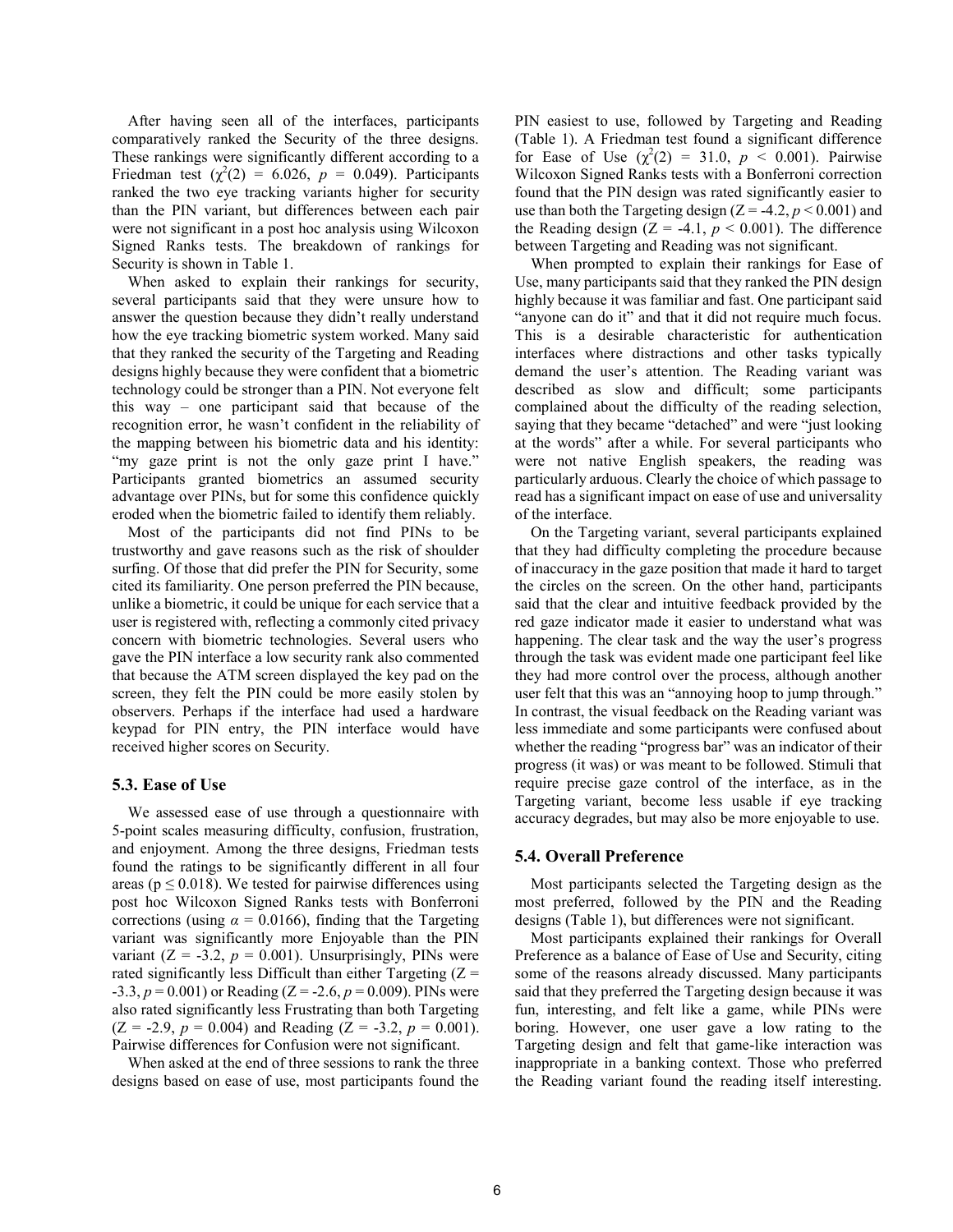One participant was excited by the prospect of personalizing the reading selection. Security interfaces which incorporate interactive game-like elements and personalization may be more engaging and enjoyable, but this may not always be appropriate.

# **6. Discussion and Future Work**

#### **6.1. Perceptions of Eye Movement Biometrics**

The prototype was set to deny access on the  $5<sup>th</sup>$  trial, so that all participants experienced exactly one authentication failure. Some participants attempted to explain this error in the interview: one participant said that the authentication had probably failed because he had stopped to reread something in the poem. On the Reading ATM, because of the distracting red "Recording" light and the progress bar, one participant said "At times when I would get distracted to look at these things, and I would fail the authentication." Comments about errors involved generalizations instead of focusing on specific failures, suggesting that users were not precisely aware of when failures occurred or how often they occurred. These explanations were volunteered, not directly prompted by interview questions, and usually assumed that the user was responsible for errors. Biometric technologies must provide excellent feedback in order to be usable [6]. In this case, insufficient feedback around errors led to poor understanding of when and why recognition failed. Knowing why errors occur may lead users to be more lenient of occasional false rejections.

Participants' were asked to explain their ratings of the Security of each design. Several participants were simply more confident that a biometric technology could provide stronger security than a PIN – often the reason given was that PINs can more easily be stolen by observers. On the other hand, some participants trusted biometric security systems because they perceived biometrics as newer, more complex, or more sophisticated.

Aside from comments about biometric technologies in general, participants also discussed the security of the specific designs used in the study. Some participants believed that the Reading interface would be more secure because it might collect data that was more personal and nuanced than the Targeting interface. Others preferred the Targeting interface because the eye movement associated with reading could more easily be covertly captured during daily activities. Regardless of whether the user interface for the biometric system actually has a significant effect on security, interface design choices do affect *perceptions* of security in ways that may be difficult to anticipate.

#### **6.2. Barriers for Eye Movement Biometrics**

There are many barriers to be overcome before biometric identification through eye movement becomes a viable option. Some of these are technical: for most large-scale applications, identification error rates must be very low. Our participants were immediately sensitive to these issues: several asked whether an individual's eye movements are stable enough over time to be consistently recognizable (for example, when the user is tired vs. after drinking coffee).

In addition to these challenges, for many people the prospect of any type of biometric identification raises serious privacy and safety issues, which can depend on culture or religion [10]. In our study, few people mentioned such concerns, but we believe that this is due to the novelty of eye tracking and sampling bias in our participant pool.

#### **6.3. Designing Eye Movement Biometrics**

Our designs for eye movement biometric authentication interfaces relied on prototype-based studies; this was particularly helpful was in refining feedback provided by the system. It would have been difficult to design effective visual feedback without engaging in iterative evaluation with users external to the design process. Details like the precise dwell times, animation rates used by gaze-activated buttons, and the amount of smoothing used for the red gaze indicator dot play a major role in the usability of the Targeting interface, in particular. Additionally, the screens that provide feedback in error conditions turned out to require more careful design than we had anticipated. Participant comments reinforced the powerful effect that these messages and indicators had on their usage and interpretation of how the security system worked.

Our research explored ideas for what kind of visual stimulus to present to users during the verification step, where the eye movement data is recorded for recognition. After numerous iterations and redesigns, the Targeting interface seemed to be the most successful because it provides a balance of ease of use and perceived security. The highly interactive but simple game-like design was preferred by many participants who said it was fun and effortless to use. Of course, as the novelty of using an eye tracker wears off, we might expect enjoyment to decrease. There are certainly many interface designs we did not consider or investigate. In particular, we believe that the space of interactive, game-like designs for authentication systems merits future study.

# **7. Conclusion**

Recent work on eye movement biometrics has focused on overcoming technical challenges such as recognition error rates. We have presented our initial investigation of user interfaces for eye movement biometric systems, including an account of our design process, the designs we created, and the findings from a lab usability study with 22 people. This work was the first that we are aware of to address how users perceive eye movement biometrics and what significant usability problems and design challenges